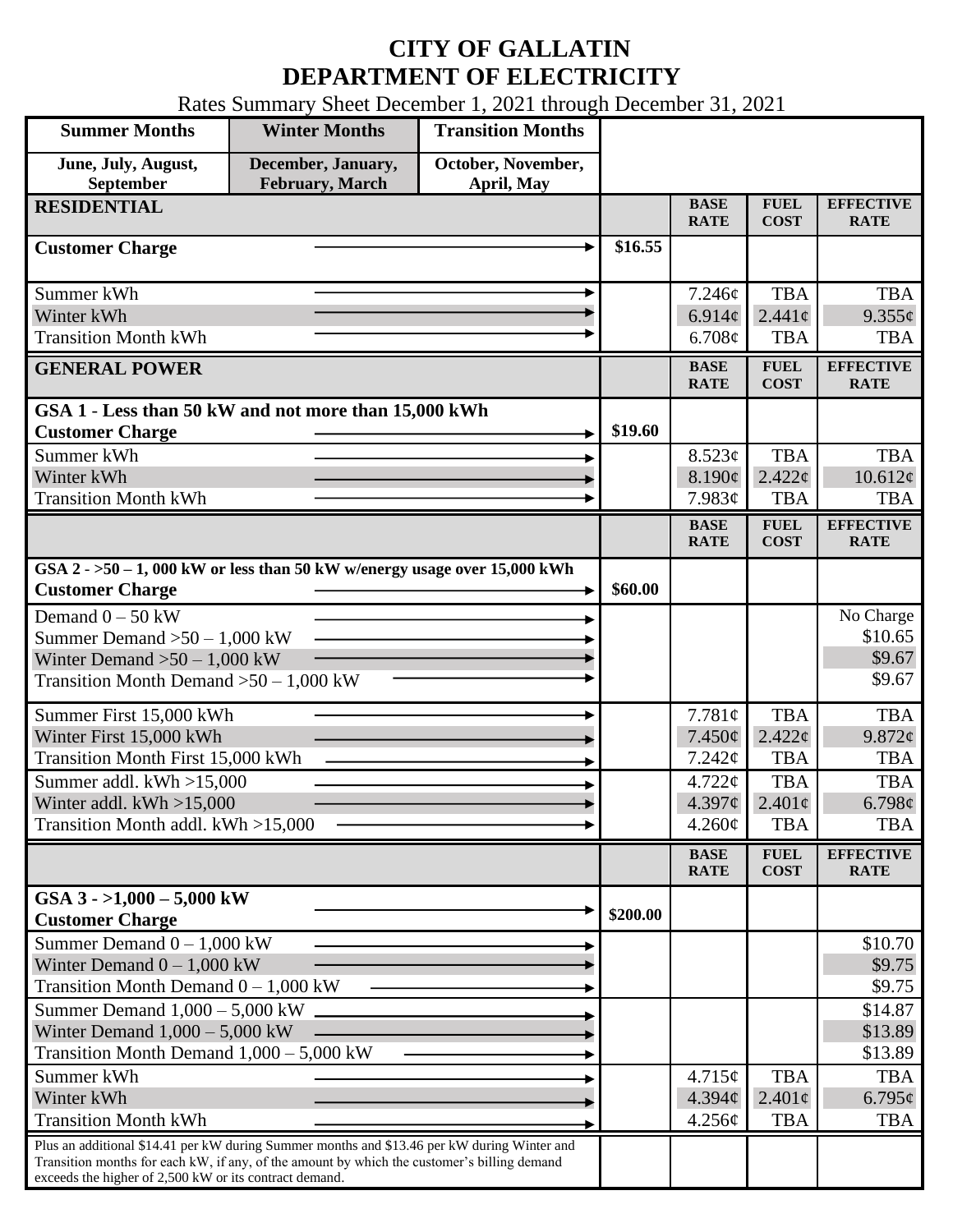| <b>Summer Months</b>                                                        | <b>Winter Months</b>                             | <b>Transition Months</b> |         |                            |                            |                                 |
|-----------------------------------------------------------------------------|--------------------------------------------------|--------------------------|---------|----------------------------|----------------------------|---------------------------------|
| June, July, August,                                                         | December, January,                               | October, November,       |         |                            |                            |                                 |
| September                                                                   | February, March                                  | April, May               |         |                            |                            |                                 |
| <b>GENERAL POWER CONTINUE</b>                                               |                                                  |                          |         | <b>BASE</b><br><b>RATE</b> | <b>FUEL</b><br><b>COST</b> | <b>EFFECTIVE</b><br><b>RATE</b> |
| <b>TD GSA</b>                                                               |                                                  |                          |         |                            |                            |                                 |
| <b>Customer Charge</b>                                                      |                                                  |                          | \$1,500 |                            |                            |                                 |
| <b>Onpeak Summer Demand</b>                                                 |                                                  |                          |         |                            |                            | \$10.95                         |
| <b>Onpeak Winter Demand</b>                                                 |                                                  |                          |         |                            |                            | \$9.99                          |
| <b>Onpeak Transition Month Demand</b>                                       |                                                  |                          |         |                            |                            | \$9.99                          |
| <b>Offpeak Excess of Contract Demand</b>                                    |                                                  |                          |         |                            |                            |                                 |
| Summer                                                                      |                                                  |                          |         |                            |                            | \$10.95                         |
| Winter                                                                      |                                                  |                          |         |                            |                            | \$9.99                          |
| Transition                                                                  |                                                  |                          |         |                            |                            | \$9.99                          |
| <b>Max Demand</b>                                                           |                                                  |                          |         |                            |                            | \$5.23                          |
| <b>Onpeak Summer kWh</b>                                                    |                                                  |                          |         | 8.049¢                     | <b>TBA</b>                 | <b>TBA</b>                      |
| <b>Onpeak Winter kWh</b>                                                    |                                                  |                          |         | 6.520¢                     | 2.430¢                     | $8.950\phi$                     |
| <b>Onpeak Transition Month kWh</b>                                          |                                                  |                          |         | 5.115¢                     | <b>TBA</b>                 | <b>TBA</b>                      |
| Offpeak Summer kWh First 200 HUD                                            |                                                  |                          |         | $4.700\text{¢}$            | <b>TBA</b>                 | <b>TBA</b>                      |
| Offpeak Summer kWh Next 200 HUD                                             |                                                  |                          |         | $0.452\varphi$             | <b>TBA</b>                 | <b>TBA</b>                      |
| <b>Additional HUD</b>                                                       |                                                  |                          |         | 0.149¢                     | <b>TBA</b>                 | <b>TBA</b>                      |
| Offpeak Winter kWh First 200 HUD                                            |                                                  |                          |         | 4.996¢                     | 2.430¢                     | $7.426\ell$                     |
| Offpeak Winter kWh Next 200 HUD                                             |                                                  |                          |         | $0.452\epsilon$            | $2.430\phi$                | 2.882¢                          |
| <b>Additional HUD</b>                                                       |                                                  |                          |         | 0.149¢                     | 2.430¢                     | 2.579¢                          |
| Offpeak Transition kWh First 200 HUD                                        |                                                  |                          |         | 5.115¢<br>.452 $\phi$      | <b>TBA</b><br><b>TBA</b>   | <b>TBA</b><br><b>TBA</b>        |
| Offpeak Transition kWh Next 200 HUD<br><b>Additional HUD</b>                |                                                  |                          |         | .149 $\phi$                | <b>TBA</b>                 | <b>TBA</b>                      |
|                                                                             |                                                  |                          |         | <b>BASE</b>                | <b>FUEL</b>                | <b>EFFECTIVE</b>                |
|                                                                             |                                                  |                          |         | <b>RATE</b>                | <b>COST</b>                | <b>RATE</b>                     |
| GSB Demands from $5,001 - 15,000$ kW                                        |                                                  |                          |         |                            |                            |                                 |
| <b>Customer Charge</b>                                                      |                                                  |                          | \$1,500 |                            |                            |                                 |
| Onpeak Summer Demand $5,000 - 15,000$ kW                                    |                                                  |                          |         |                            |                            | \$10.87                         |
| Onpeak Winter Demand $5,000 - 15,000$ kW                                    |                                                  |                          |         |                            |                            | \$9.90                          |
|                                                                             | Onpeak Transition Month Demand 5,000 - 15,000 kW |                          |         |                            |                            | \$9.90                          |
| <b>Offpeak Excess of Contract Demand</b>                                    |                                                  |                          |         |                            |                            |                                 |
| Summer                                                                      |                                                  |                          |         |                            |                            | \$10.87                         |
| Winter                                                                      |                                                  |                          |         |                            |                            | \$9.90                          |
| Transition                                                                  |                                                  |                          |         |                            |                            | \$9.90                          |
| <b>Max Demand</b>                                                           |                                                  |                          |         |                            |                            | \$5.21                          |
| <b>Onpeak Summer kWh</b>                                                    |                                                  |                          |         | 6.513¢                     | <b>TBA</b>                 | <b>TBA</b>                      |
| <b>Onpeak Winter kWh</b>                                                    |                                                  |                          |         | 5.378 $\phi$               | $2.414\phi$                | $7.792\phi$                     |
| <b>Onpeak Transition Month kWh</b>                                          |                                                  |                          |         | 3.990¢                     | <b>TBA</b>                 | TBA                             |
| Offpeak Summer kWh First 200 HUD                                            |                                                  |                          |         | $4.022\phi$                | <b>TBA</b>                 | <b>TBA</b>                      |
| Offpeak Summer kWh Next 200 HUD                                             |                                                  |                          |         | 0.564¢                     | <b>TBA</b>                 | <b>TBA</b>                      |
| <b>Additional HUD</b>                                                       |                                                  |                          |         | 0.223¢                     | <b>TBA</b>                 | <b>TBA</b>                      |
| Offpeak Winter kWh First 200 HUD                                            |                                                  |                          |         | $4.244\phi$                | 2.414c                     | 6.658¢                          |
| Offpeak Winter kWh Next 200 HUD                                             |                                                  |                          |         | 0.564¢                     | $2.414\phi$                | 2.978¢                          |
| <b>Additional HUD</b>                                                       |                                                  |                          |         | $0.223\phi$                | 2.414¢                     | $2.637\phi$                     |
| Offpeak Transition kWh First 200 HUD<br>Offpeak Transition kWh Next 200 HUD |                                                  |                          |         | $3.990\text{¢}$            | <b>TBA</b>                 | <b>TBA</b>                      |
| <b>Additional HUD</b>                                                       |                                                  |                          |         | $0.564\phi$<br>$0.223\phi$ | <b>TBA</b><br><b>TBA</b>   | <b>TBA</b><br><b>TBA</b>        |
|                                                                             |                                                  |                          |         |                            |                            |                                 |

## **Page 2 - Rates Summary Sheet December 1, 2021 through December 31, 2021**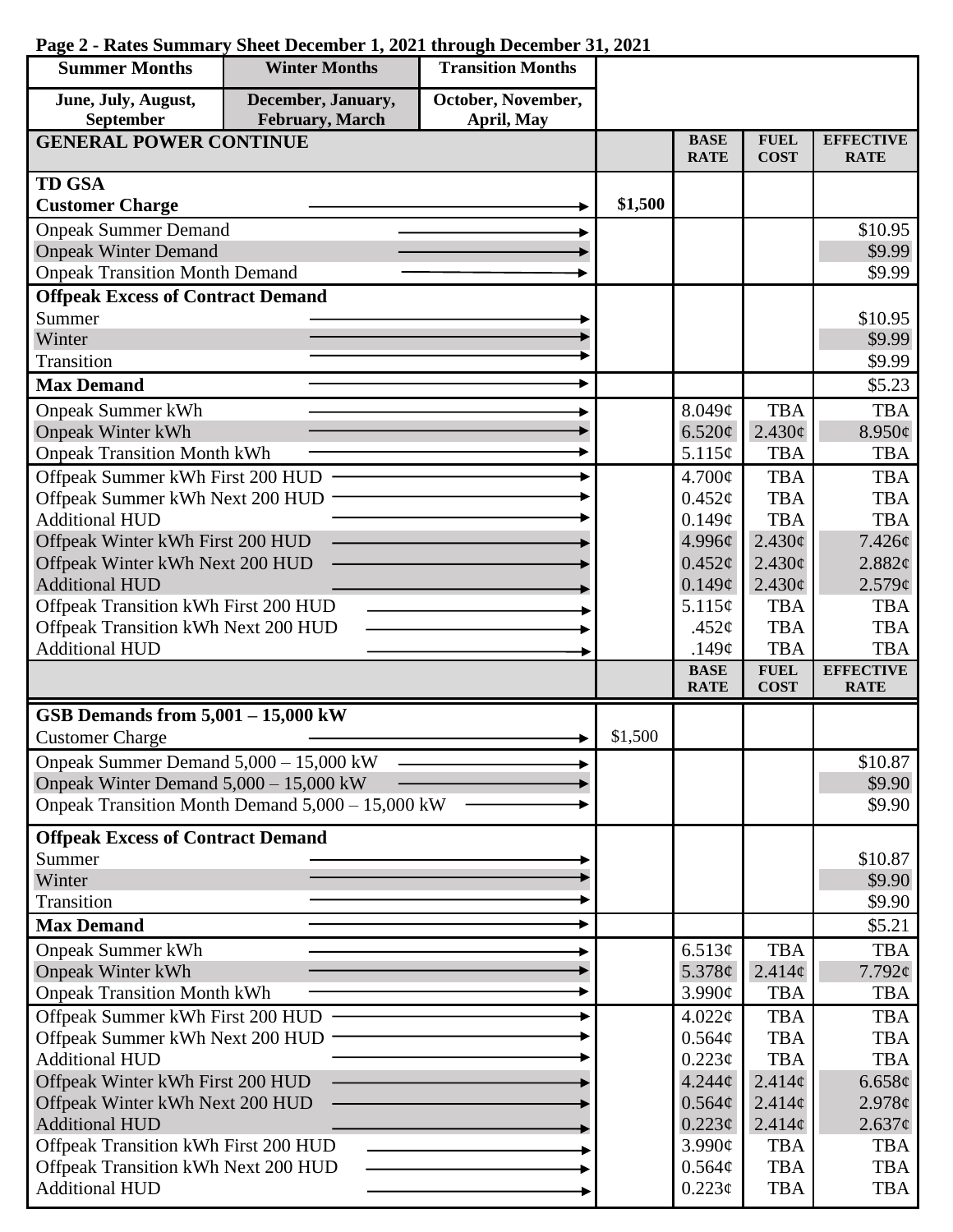|  |  |  |  | Page 3 - Rates Summary Sheet December 1, 2021 through December 31, 2021 |  |
|--|--|--|--|-------------------------------------------------------------------------|--|
|--|--|--|--|-------------------------------------------------------------------------|--|

| <b>Summer Months</b>                                     | <b>Winter Months</b> | <b>Transition Months</b> |         |                            |                            |                                 |
|----------------------------------------------------------|----------------------|--------------------------|---------|----------------------------|----------------------------|---------------------------------|
| June, July, August,                                      | December, January,   | October, November,       |         |                            |                            |                                 |
| September                                                | February, March      | April, May               |         |                            |                            |                                 |
| <b>GENERAL POWER CONTINUE</b>                            |                      |                          |         | <b>BASE</b><br><b>RATE</b> | <b>FUEL</b><br><b>COST</b> | <b>EFFECTIVE</b><br><b>RATE</b> |
| MSB Demands greater than 5,000 kW                        |                      |                          |         |                            |                            |                                 |
| <b>Customer Charge</b>                                   |                      |                          | \$1,500 |                            |                            |                                 |
| Onpeak Summer Demand > 5,000                             |                      |                          |         |                            |                            | \$10.24                         |
| Onpeak Winter Demand > 5,000                             |                      |                          |         |                            |                            | \$9.27                          |
| Onpeak Transition Month Demand > 5,000                   |                      |                          |         |                            |                            | \$9.27                          |
| <b>Max Demand</b>                                        |                      |                          |         |                            |                            | \$2.26                          |
| <b>Offpeak Excess of Contract Demand</b>                 |                      |                          |         |                            |                            |                                 |
| Summer                                                   |                      |                          |         |                            |                            | \$10.24                         |
| Winter                                                   |                      |                          |         |                            |                            | \$9.27                          |
| Transition                                               |                      |                          |         |                            |                            | \$9.27                          |
| <b>Onpeak Summer kWh</b>                                 |                      |                          |         | 5.779¢                     | <b>TBA</b>                 | <b>TBA</b>                      |
| <b>Onpeak Winter kWh</b>                                 |                      |                          |         | 4.639¢                     | $2.410\phi$                | 7.049¢                          |
| <b>Onpeak Transition Month kWh</b>                       |                      |                          |         | 3.589¢                     | <b>TBA</b>                 | <b>TBA</b>                      |
| Offpeak Summer kWh First 200 HU <del>D</del>             |                      |                          |         | 3.279¢                     | <b>TBA</b>                 | <b>TBA</b>                      |
| Offpeak Summer kWh Next 200 HUD                          |                      |                          |         | 0.310¢                     | <b>TBA</b>                 | <b>TBA</b>                      |
| <b>Additional HUD</b>                                    |                      |                          |         | $0.055\phi$                | <b>TBA</b>                 | <b>TBA</b>                      |
| Offpeak Winter kWh First 200 HUD                         |                      |                          |         | 3.502¢                     | $2.410\phi$                | 5.912¢                          |
| Offpeak Winter kWh Next 200 HUD<br><b>Additional HUD</b> |                      |                          |         | $0.310\phi$                | $2.410\epsilon$            | 2.720¢                          |
| Offpeak Transition kWh First 200 HUD                     |                      |                          |         | $0.055\phi$<br>3.589¢      | $2.410\phi$<br><b>TBA</b>  | $2.465\ell$<br><b>TBA</b>       |
| Offpeak Transition kWh Next 200 HUD                      |                      |                          |         | $0.310\phi$                | <b>TBA</b>                 | <b>TBA</b>                      |
| <b>Additional HUD</b>                                    |                      |                          |         | $0.055\phi$                | <b>TBA</b>                 | <b>TBA</b>                      |
|                                                          |                      |                          |         | <b>BASE</b>                | <b>FUEL</b>                | <b>EFFECTIVE</b>                |
|                                                          |                      |                          |         | <b>RATE</b>                | <b>COST</b>                | <b>RATE</b>                     |
| MSD Demands greater than 25,000 kW                       |                      |                          |         |                            |                            |                                 |
| <b>Customer Charge</b>                                   |                      |                          | \$1,500 |                            |                            |                                 |
| <b>Onpeak Summer Demand</b>                              |                      |                          |         |                            |                            | \$10.24                         |
| <b>Onpeak Winter Demand</b>                              |                      |                          |         |                            |                            | \$9.27                          |
| <b>Onpeak Transition Demand</b>                          |                      |                          |         |                            |                            | \$9.27                          |
| <b>Max Demand</b>                                        |                      |                          |         |                            |                            | \$1.64                          |
| <b>Offpeak Excess of Contract Demand</b>                 |                      |                          |         |                            |                            |                                 |
| Summer                                                   |                      |                          |         |                            |                            | \$10.24                         |
| Winter                                                   |                      |                          |         |                            |                            | \$9.27                          |
| Transition                                               |                      |                          |         |                            |                            | \$9.27                          |
| <b>Onpeak Summer kWh</b>                                 |                      |                          |         | 5.440¢                     | <b>TBA</b>                 | <b>TBA</b>                      |
| <b>Onpeak Winter kWh</b>                                 |                      |                          |         | 4.298¢                     | $2.410\phi$                | 6.708¢                          |
| <b>Onpeak Transition Month kWh</b>                       |                      |                          |         | 3.248¢                     | <b>TBA</b>                 | <b>TBA</b>                      |
| Offpeak Summer kWh First 200 HUD                         |                      |                          |         | 2.939¢                     | <b>TBA</b>                 | <b>TBA</b>                      |
| Offpeak Summer kWh Next 200 HUD                          |                      |                          |         | 0.282¢                     | <b>TBA</b>                 | <b>TBA</b>                      |
| <b>Additional HUD</b>                                    |                      |                          |         | $0.223\phi$                | <b>TBA</b>                 | <b>TBA</b>                      |
| Offpeak Winter kWh First 200 HUD                         |                      |                          |         | 3.161¢                     | $2.410\phi$                | 5.571¢                          |
| Offpeak Winter kWh Next 200 HUD                          |                      |                          |         | 0.282¢                     | $2.410\phi$                | 2.692¢                          |
| <b>Additional HUD</b>                                    |                      |                          |         | $0.223\phi$                | $2.410\phi$                | 2.633¢                          |
| Offpeak Transition kWh First 200 HUD                     |                      |                          |         | 3.248¢                     | <b>TBA</b>                 | <b>TBA</b>                      |
| Offpeak Transition kWh Next 200 HUD                      |                      |                          |         | $0.282\ell$                | <b>TBA</b>                 | <b>TBA</b>                      |
| <b>Additional HUD</b>                                    |                      |                          |         | 0.223¢                     | <b>TBA</b>                 | TBA                             |